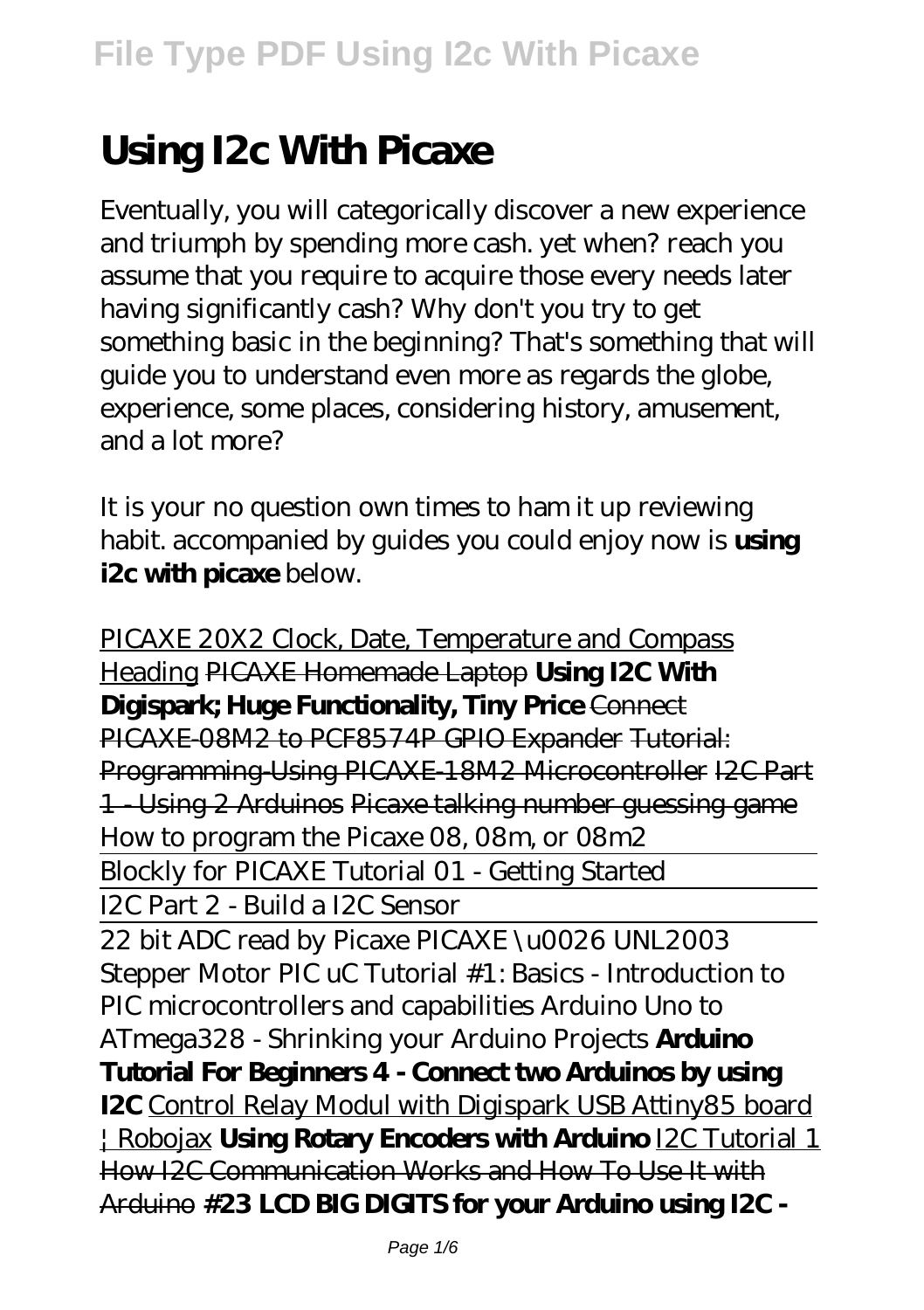**Easy!** I2C LCD with Arduino | convert a SPI LCD to I2C with PCF8574 Use the I2C Bus to control a Character LCD with Arduino - Tutorial *Simple IR Decoder using PICAXE 08M2 setting up a secret code PIC vs Arduino* **PICAXE with the PULSIN command #149 Weekly Roundup #38 - New Maker Products** Killing Curiosity Wireless IGEPv2 robot on its virgin ride Servo Motors Lesson 20 International Maker Meetup: Raspberry Pi

Using I2c With Picaxe

The readi2c command is used to read data back from the slave into variables in the PICAXE. The syntax is readi2c start\_address,(variable, variable,...) where start\_address is the start address (byte or word as appropriate) variable is where the returned data is stored in the master (b0, b1, b2 etc) Example.

USING I2C WITH PICAXE

This program configures the PICAXE as an I2C slave device, waits for data to be sent to it via I2C and presents the last data received to the output pins. Code Example: init: hi2csetup i2cslave, %10100000 main: if hi2cflag = 0 then main ; poll flag, else loop hi2cflag = 0 ; reset flag get hi2clast,b1 ; get last byte written let outpins = b1 ; set output pins goto main

hi2csetup - BASIC Commands - PICAXE The i2cslave command (slavei2c also accepted by the compiler) is used to configure the PICAXE pins for i2c use (in MASTER mode) and to define the type of i2c device to be addressed. Use of i2c parts is covered in more detail in the separate 'i2c Tutorial' datasheet. If you are using a single i2c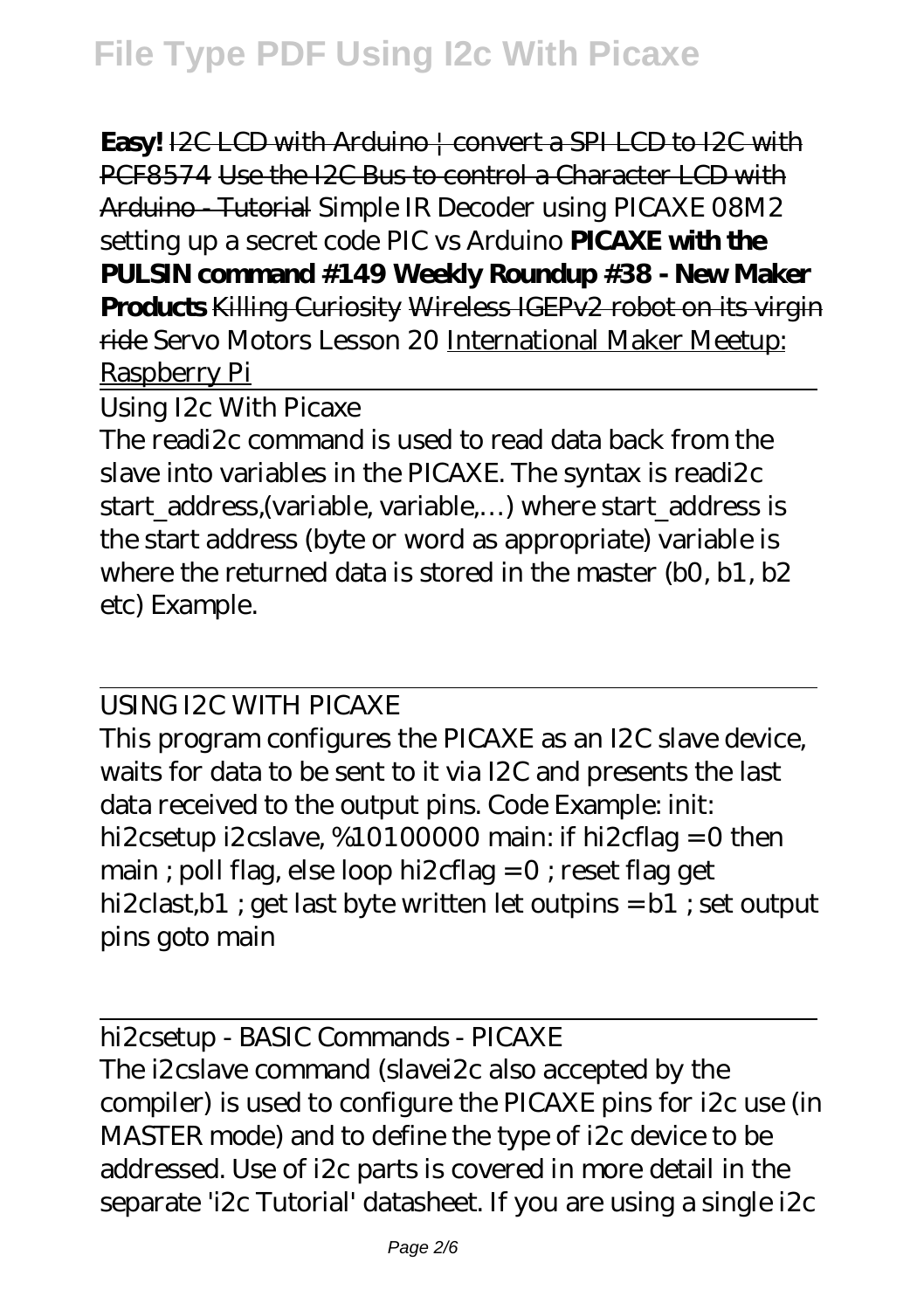device you generally only need one i2cslave command within a program. With the PICAXE-18X device you should issue the command at the start of the program to configure the SDA and SCL pins as inputs ...

i2cslave - BASIC Commands - PICAXE Using I2c With Picaxe - dev.iotp.annai.co.jp USING I2C WITH PICAXE The i2cslave command (slavei2c also accepted by the. Page 9/10. Online Library Using I2c With Picaxe. compiler) is used to configure the PICAXE pins for i2c use (in MASTER mode) and to define the type of i2c device to be addressed.

Using I2c With Picaxe - ANNAI i2c programming details The i2c communication protocol used with the LCD module is the same as popular eeprom's such as the 24C04. The SPE030 family code is \$C6, operates at slow speed (i2cslow) and has a single byte (i2cbyte) address size. Therefeore the PICAXE i2c setup command (required before hi2cin or hi2cout is used) is

AXE033 SERIAL I2C LCD - PICAXE Can I use i2c devices with the PICAXE? All PICAXE M2 and X2 parts support i2c devices using the hi2cin and hi2cout commands. When using i2c devices do not forget to include the 4k7 pull-ups on the SCL and SDA lines of the i2c bus.

Interfacing - FAQs - PICAXE This should be located as close to the Picaxe chip as possible.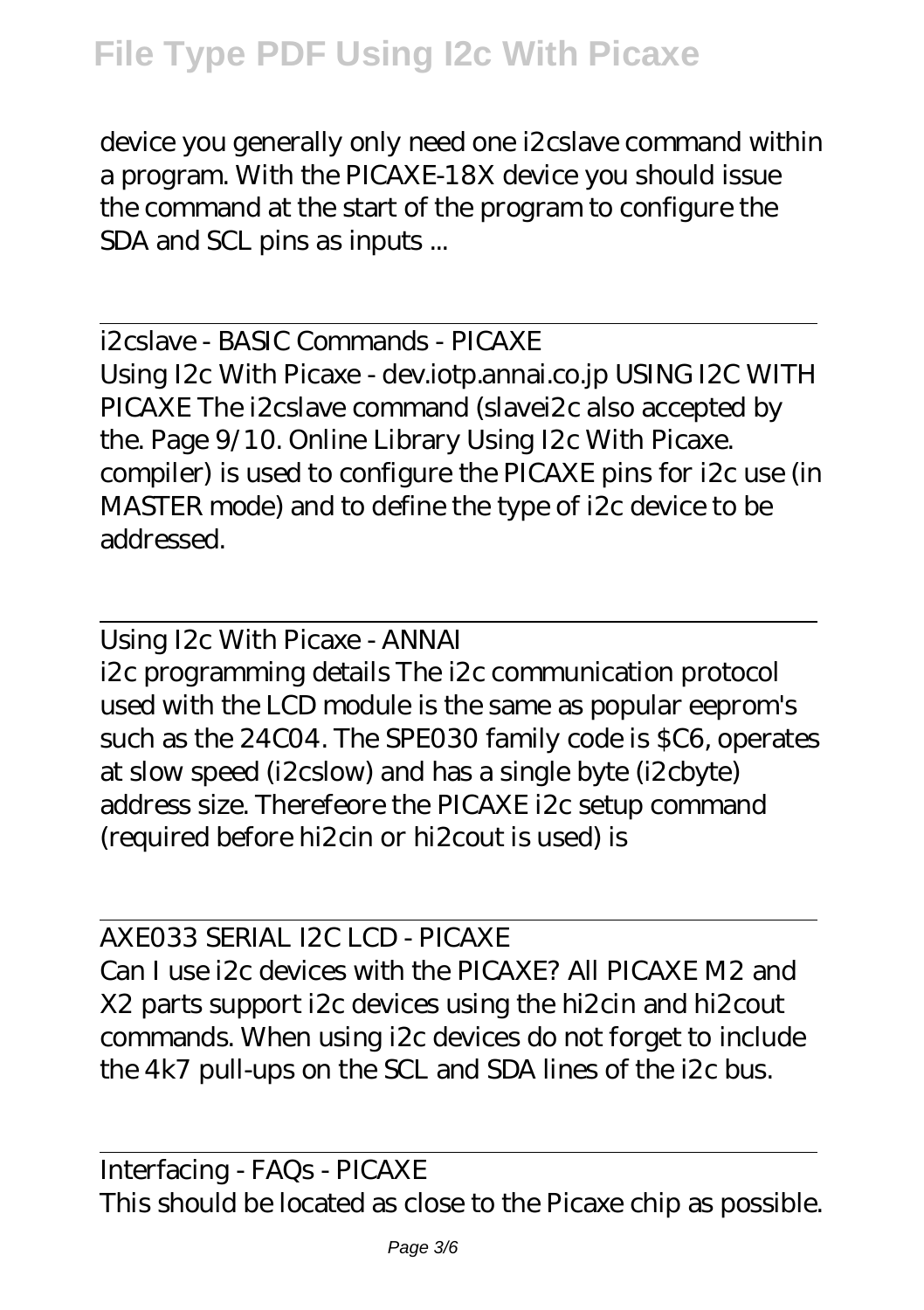## **File Type PDF Using I2c With Picaxe**

This uses the I2C bus to connect the Picaxe to the CMPS03. It reads the single byte bearing and displays the bearing as a number 0-255 on the PC. This uses the I2C bus to connect the Picaxe to the CMPS12/11.

PicAxe Examples - Robot Electronics Fit one end of the 12-inch three-conductor cable onto the right angle 3-pin male header on the serial adapter PCB. Ensure that the black wire is connected to the bottom pin (Gnd,) the red wire is connecte to the middle pin (+5V,) and the white wire is connected to the top pin (Rx.)

Using a Serial LCD with a PICAXE - Projects Using I2c With Picaxe The readi2c command is used to read data back from the slave into variables in the PICAXE. The syntax is readi2c start\_address,(variable, variable,...) where start address is the start address (byte or word as appropriate) variable is where the returned data is stored in the master (b0, b1, b2 etc) Example. USING I2C WITH PICAXE

Using I2c With Picaxe - HPD Collaborative I have a picaxe LCD which support I2C and serial communication. You can see it here, datasheet here Now i'm trying to use my Arduino Diecimila to display something, using i2c, but the LCD is not working. Some stuff i've observed: - the LCD works correctly with a picaxe board, always with i2c.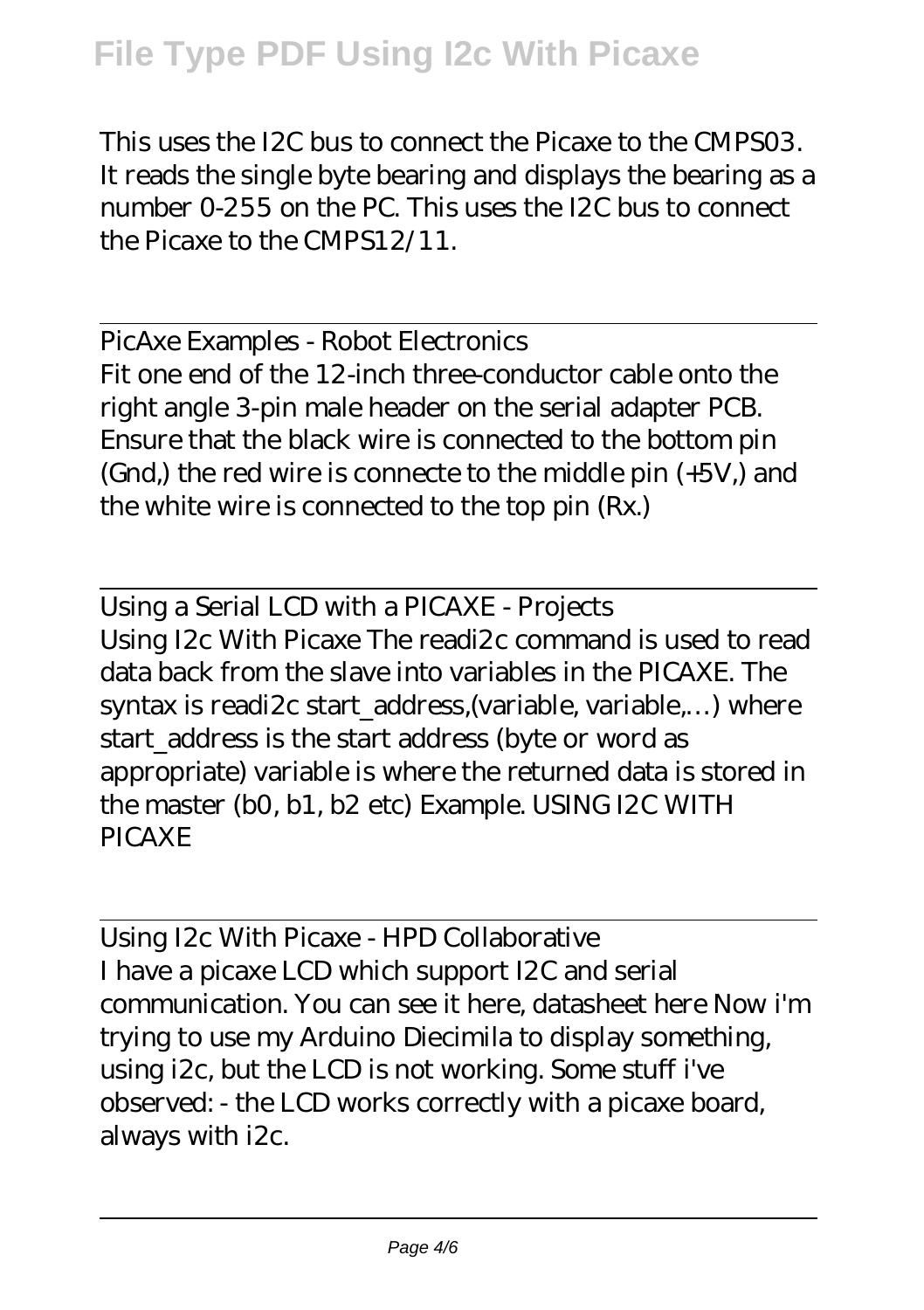# **File Type PDF Using I2c With Picaxe**

#### Arduino and picaxe-LCD in i2c mode

PICAXE is a microcontroller system based on a range of Microchip PIC microcontrollers. PICAXE devices are essentially Microchip PIC devices, with pre-programmed firmware that enables bootloading of code directly from a PC, simplifying hobbyist embedded development (not unlike the Arduino and Parallax BASIC Stamp systems).

picaxe microcontroller projects | PIC Microcontroller We will be using I2C to access the PICAXE, which will be writing the adc values into the memory registers. The Raspberry Pi does not have a built in ADC, which is unhelpful if you need to read any kind of analogue value, such as a variable resistor position or a light level etc. PICAXE is a line of cheap microcontrollers, designed to be easy to use for school children.

PICAXE Raspberry Pi ADC : 5 Steps - Instructables We will connect Raspberry Pi and PICAXE using I2C line and PICAXE will act as I2C slave. We will use ADC and PWM functionality on PICAXE. We can use PICAXE as port expander too. Smallest X2 series PICAXE-20X2 has 18 GPIO, 11 ADC and 4 PWM. There is special memory area on PICAXE X2 series called scratchpad. If you connect PICAXE as I2C slave you will be able to access this memory same way as 24LCxx series EEPROM.

Extending Raspberry Pi using PICAXE - Hackster.io In the United States, we use inches of mercury. One millibar corresponds to 0.02953 inches of mercury. Thus expression